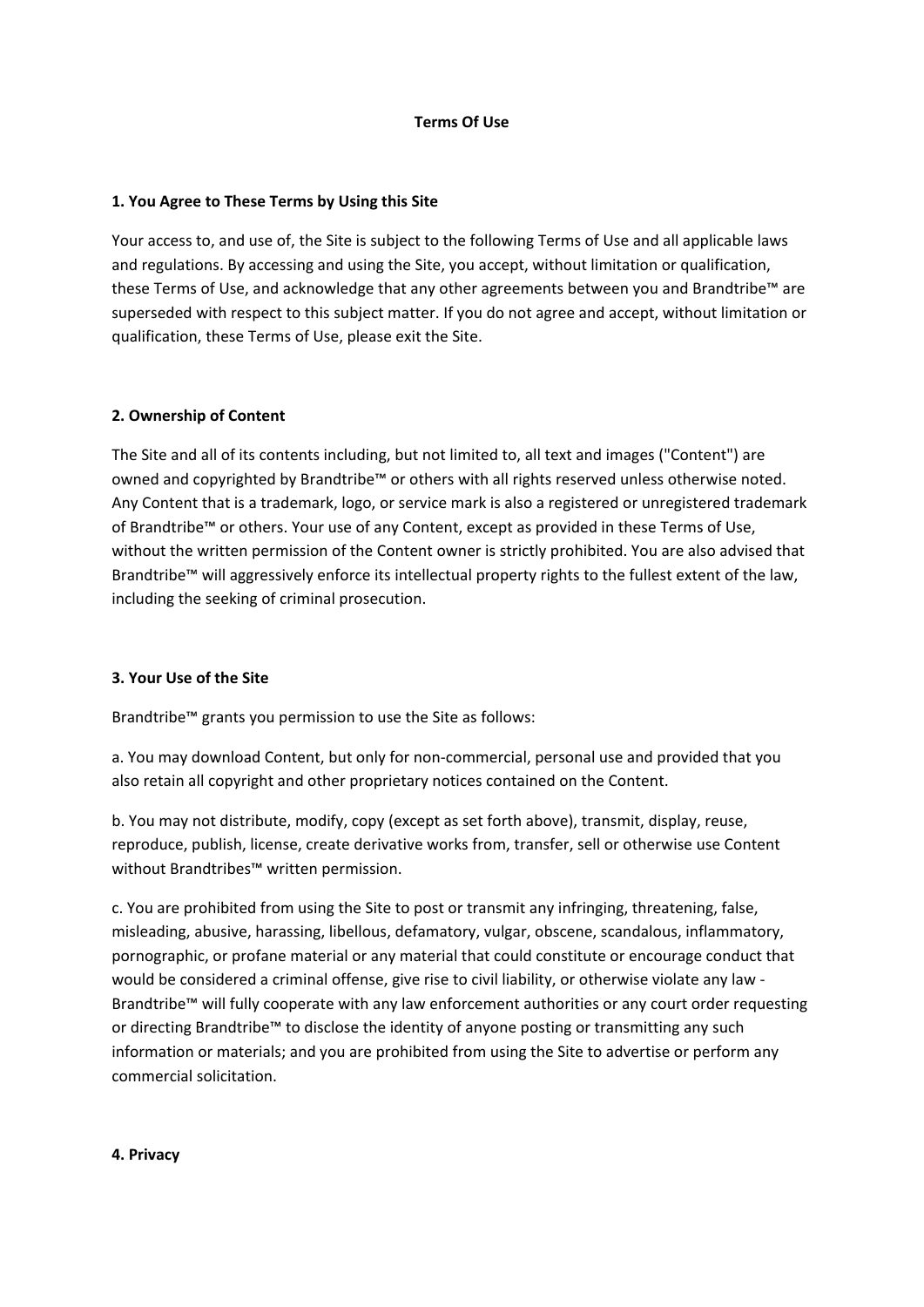Any personal data (for example, your name, address, telephone number or e-mail address) you transmit to the Site by electronic mail or otherwise will be used by Brandtribe™ in accordance with the Site's Privacy Policy. Any other communication or material you transmit to the Site, such as questions, comments, suggestions or the like, will be treated as non-confidential and nonproprietary.

# **5. Disclaimer of Warranties**

ALL CONTENT IS SUBJECT TO CHANGE AND IS PROVIDED TO YOU "AS IS" WITHOUT ANY WARRANTY OF ANY KIND, EITHER EXPRESSED OR IMPLIED, INCLUDING, BUT NOT LIMITED TO, THE IMPLIED WARRANTIES OF MERCHANTABILITY, FITNESS FOR A PARTICULAR PURPOSE, OR NONINFRINGEMENT. Please note that some jurisdictions may not allow the exclusion of implied warranties, so some of the above exclusions may not apply to you. Without limiting the foregoing, Brandtribe™ neither warrants nor represents that your use of any Content will not infringe the rights of any third parties nor that the Content will be accurate, complete or up-to-date. Additionally, with reference to any discussions, chats, postings, transmissions, bulletin boards, and the like that may be on the Site, Brandtribe™ assumes no responsibility or liability arising from any infringing, threatening, false, misleading, abusive, harassing, libellous, defamatory, vulgar, obscene, scandalous, inflammatory, pornographic, or profane material or any material that could constitute or encourage conduct that would be considered a criminal offense, give rise to civil liability, or otherwise violate any law, contained in any such locations on the Site.

# **6. Exclusion of Liability**

YOUR USE OF THE SITE IS AT YOUR OWN RISK. NEITHER BRANDTRIBE™, NOR ANY OF ITS SUBSIDIARIES, AFFILIATES, OFFICERS OR DIRECTORS, NOR ANY OF ITS AGENTS OR ANY OTHER PARTY INVOLVED IN CREATING, PRODUCING, OR DELIVERING THE SITE, ARE LIABLE FOR ANY DIRECT, INDIRECT, PUNITIVE, INCIDENTAL, SPECIAL, CONSEQUENTIAL OR OTHER DAMAGES ARISING OUT OF OR IN ANY WAY CONNECTED WITH THE USE OF THIS SITE OR CONTENT WHETHER BASED ON CONTRACT, TORT, STRICT LIABILITY OR OTHERWISE, EVEN IF ADVISED OF THE POSSIBILITY OF ANY SUCH DAMAGES. Please note that some jurisdictions may not allow the exclusion of certain damages, so some of the above exclusions may not apply to you.

# **7. Links to Third Party Sites**

The Site may contain links to sites owned or operated by parties other than Brandtribe™. Such links are provided for your convenience only. Brandtribe™ does not control, and is not responsible for, the content or privacy policies on, or the security of, such sites. Without limiting the foregoing, Brandtribe™ specifically disclaims any responsibility if such sites:

° infringe any third party's intellectual property rights;

° are inaccurate, incomplete or misleading;